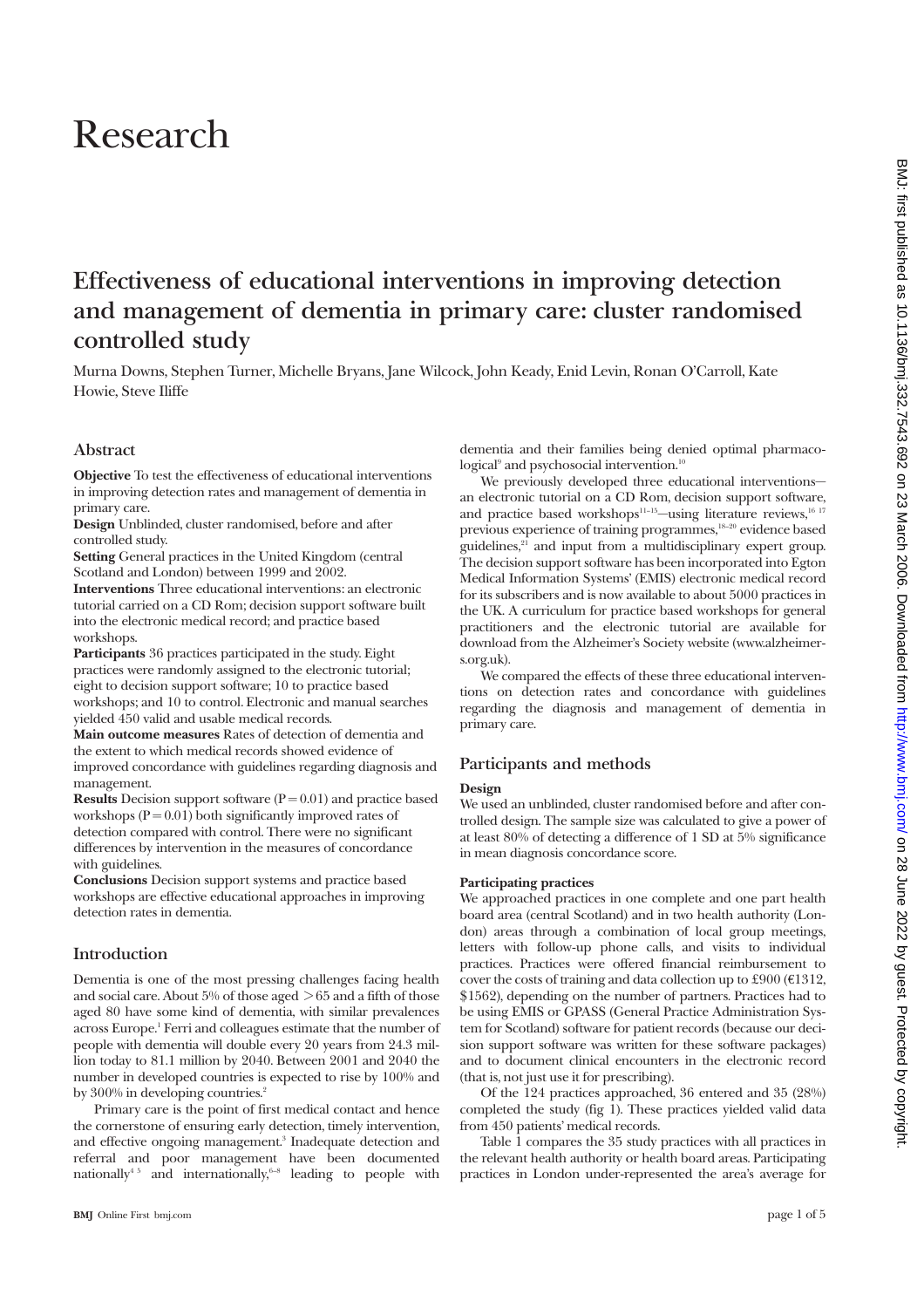**Table 1** Representativeness of participating practices in London and **Scotland** 

| <b>Characteristics</b> | <b>NW London</b><br>primary care<br>groups | <b>Study practices</b><br>in London<br>$(n=15)$ | <b>Forth Valley</b><br><b>Health Board</b> | <b>Study practices</b><br>in Scotland<br>$(n=20)$ |
|------------------------|--------------------------------------------|-------------------------------------------------|--------------------------------------------|---------------------------------------------------|
| Single handed<br>(%)   | 45%                                        | 13%                                             | 11%                                        | 10%                                               |
| Female (%)             | 44%                                        | 61%                                             | 37%                                        | 41%                                               |
| Aged $\geq 60$ (%)     | 11%                                        | 2%                                              | 1%                                         | 1%                                                |
| Mean list size         | 1980                                       | 1911                                            | 1483                                       | 1311                                              |
|                        |                                            |                                                 |                                            |                                                   |

older and male general practitioners and those working alone groups which are over-represented in London compared with the national workforce of general practitioners.

# **Medical records**

All practices identified registered patients aged ≥ 75 who had been diagnosed as having dementia or, in the opinion of the general practitioner or specialist, or both, had "probable dementia." Practices conducted electronic searches of their clinical record system for the terms dementia, confusion, memory loss, and cognitive impairment. Medical and nursing staff updated this electronic search manually. Cases were identified before and nine months after the introduction of the educational interventions. Table 2 shows the demographic characteristics of patients at baseline.

While profiles of age and sex were similar across all four arms, the proportion of patients in residential care was lower in the decision support software and control arm practices.

# **Consent**

We obtained consent to access medical records from the patients or informal carers, next of kin, residential care home supervisors, or general practitioners. Members of the research team



**Fig 1** Flow of practices through study

examined records in the surgery, and no personalised information was retained afterwards.

# **Educational interventions**

We tested three educational interventions: an electronic tutorial on CD Rom, decision support software, and practice based workshops with a standard curriculum designed by a multidisciplinary expert group. The educational interventions reflected different approaches to adult learning: the electronic tutorial for self directed learning; decision support software for real time, real case learning; and workshops for peer reflection about real cases.

The electronic tutorial allowed for a mode of learning from case analysis, with the emphasis on reflecting on knowledge and revisiting particularly difficult and complex clinical problems. The tutorial is an "electronic book," with an indexing system that allows easy access to different themes, and hypertext links that allow the reader to move easily from one subject to another.

The decision support software was written inside the existing electronic medical record software and produces prompts for the investigation and management of dementia. This mode of learning was driven by real cases, using computer decision support software to prompt and assist clinical reasoning and care planning in real clinical time.

Two experienced general practitioners with backgrounds in postgraduate education facilitated the small group workshops with general practitioners and practice nurses. Case scenarios were discussed to illustrate appropriate management. This mode of learning involved case discussion in small, multidisciplinary groups.

Control practices were visited only to collect data. Further details about the development, format, and piloting of the interventions are reported elsewhere.<sup>11-15</sup>

# **Randomisation**

An individual outside the research team used a computer generated program to randomise participating practices to receive one of the three interventions or to act as control. Eight practices were randomly assigned to the electronic tutorial on CD Rom, eight to decision support software, 10 to workshops, and 10 as controls. The research team and practices remained blinded to randomisation until after baseline data had been collected.

# **Outcome measures**

# *Detection rates*

Detection rates were based on the case finding exercise described above, which was conducted before and about nine months after the intervention. Data were extracted from the records after the second case finding exercise, unless the patient had died or left the practice.

# *Concordance with guidelines*

We transcribed and scrutinised manual and electronic records for the recording of actions considered to be best practice in the diagnosis and management of dementia in primary care, after a critical review by the research team and an expert advisory

**Table 2** Baseline characteristics of patients identified as having dementia by study arm

|                         | Workshop (n=112) | Tutorial on CD Rom (n=102) | $DSS$ (n=163) | Control $(n=73)$ | P value* |
|-------------------------|------------------|----------------------------|---------------|------------------|----------|
| Mean (SD) age           | 85.5(5.4)        | 86.0 (5.9)                 | 84.9(6.6)     | 85.1(6.3)        | U.5      |
| Female (%)              | 79.5             | 79.4                       | 79.1          | 72.6             | 0.6      |
| In residential care (%) | 67.0             | 58.8                       | 45.8          | 44.4             | 0.002    |

DSS=decision support software.

\*For difference between arms.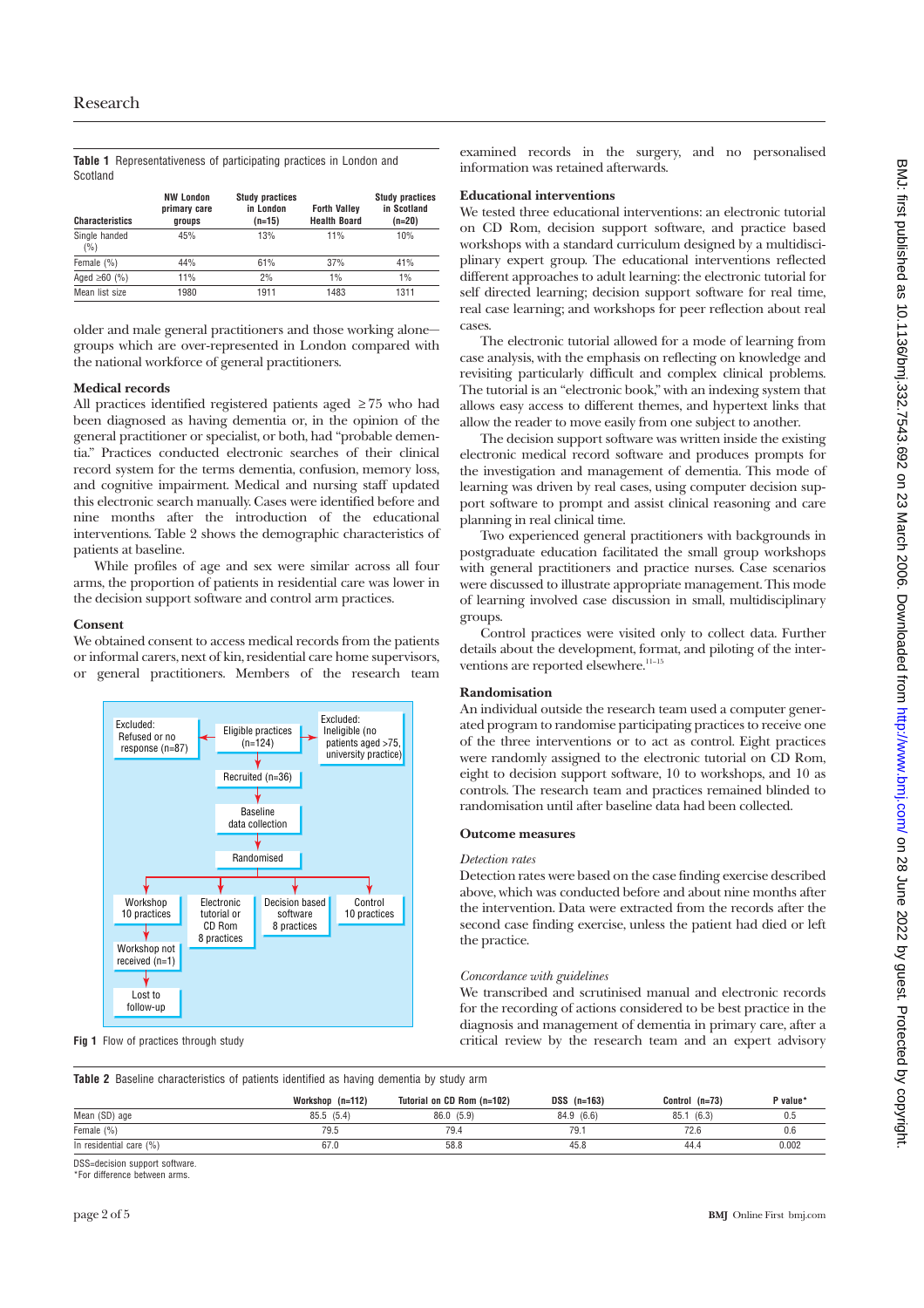group of the evidence based guidelines developed by Eccles et al.21 Additional items were added, including prescription of antidementia (cognition enhancing) drugs in line with guidance from the National Institute for Health and Clinical Excellence.<sup>22</sup>

The concordance scores for diagnosis and management were created by counting whether particular items were recorded. We extracted all data at the end of the study, calculating scores for before the intervention up to the time of the baseline search and scores for after the intervention from records from after the baseline date. The two forms were used to record symptoms at the index consultation with at least one clinical action in response to a diagnostic query. An additional section recording further action leading to diagnosis was included, covering such actions as testing (for example, cognitive) and "depression considered."

#### **Analysis**

We assessed the effect of the interventions at the practice level because the data were cluster based, and we conducted analyses on an intention to treat basis. Analyses of all quantitative responses were performed with a general linear model with the arm and time as fixed effects and practice identity as a random effect.

We analysed differences in detection rates by using binary logistic regression to include the cluster effect. These were calculated before and after the intervention, excluding cases previously diagnosed in another practice.

Concordance scores for diagnosis and management before and after the intervention were not directly comparable as they comprised counts of actions taken over two different lengths of time: the period before the intervention could be as long as 12 years, whereas after the intervention it was about nine months. Thus we used Vickers' method<sup>23</sup> and examined differences in baseline concordance scores across the four arms of the study

#### **Diagnosis concordance score (10 items)**

- Request for blood tests at index consultation
- Request for blood tests after index consultation and before diagnosis
- Referral to consultant, nursing, or secondary care at index consultation
- History of patient's symptoms taken at index consultation
- History of patient's symptoms taken after index consultation and before diagnosis
- Cognitive testing completed at index consultation
- Cognitive testing after index consultation and before diagnosis
- Depression considered after index consultation and before diagnosis
- Scan conducted after index consultation and before diagnosis
- Diagnosis disclosed to carer or patient, or both

#### **Management concordance score (seven items)**

- Concerns of carer
- Behaviour problems
- Depression (assessment or treatment, or both)
- Referral to, or involvement of, social services
- Referral to, or involvement of, voluntary organisations
- Antidementia (cognitive enhancing) drugs
- Review of medication

**Table 3** Number (percentage) of patients aged ≥75 diagnosed with dementia before and after intervention (n=280)

|                         |                           | <b>Tutorial on CD</b>     |                           |                          |
|-------------------------|---------------------------|---------------------------|---------------------------|--------------------------|
|                         | Workshop                  | <b>Rom</b>                | <b>DSS</b>                | <b>Control</b>           |
| Before*                 | (69)<br>47                | 43 (80)                   | 71 (70)                   | 49 (89)                  |
| After                   | 21(31)                    | 11 (20)                   | 32 (30)                   | 6(11)                    |
| Difference <sup>+</sup> | 6.55, 1 df,<br>$P = 0.02$ | 1.80, 1 df,<br>$P = 0.18$ | 7.31, 1 df,<br>$P = 0.01$ | $\overline{\phantom{0}}$ |

DSS=decision support software.

\*Omits cases diagnosed in another practice.

†Wald test; comparison with control.

and then repeated the analysis for scores after the intervention. This analysis also incorporated the cluster effect.

#### **Results**

The 35 practices reported 683 eligible patients—equivalent to a prevalence of dementia of 5.2% among the 13 068 registered patients aged  $\geq$  75. We could not obtain consent for 104 (15%) and records were completely missing for 34 (5%). Of the remaining 545 records, 95 (14%) were incomplete or lacked mention of dementia or possible dementia. This left a total of 450 valid and usable records (fig 2).

#### **Detection rates**

The number of people identified as having dementia after the interventions represents 31% of all cases diagnosed in the practice based workshops arm, 20% in the electronic tutorial arm, 30% in the decision support software arm, and 11% in the control arm. We investigated differences between arms using binary logistic regression, including clustering as a factor where study arm was the only significant factor, with Wald statistic of 9.02 (3 df,  $P = 0.02$ ) with contrasts (using Bonferroni correction) comparing "active" arms with control yielding significant differences in the percentage diagnosed between practice based workshops  $(P = 0.01)$  and decision based software  $(P = 0.01)$  and control (table 3). These findings are not explained by any differences across study arms in the period from intervention to data collection, or by variation between study arms in the number of patients aged  $\geq$  75 registered with each practice.

#### **Concordance with recommended approach to establishing a diagnosis and recommended management**

There was no significant difference in mean concordance scores for diagnosis (table 4) or management (table 5) for patients diagnosed by the current practice before or after intervention.



**Fig 2** Flow of patients through study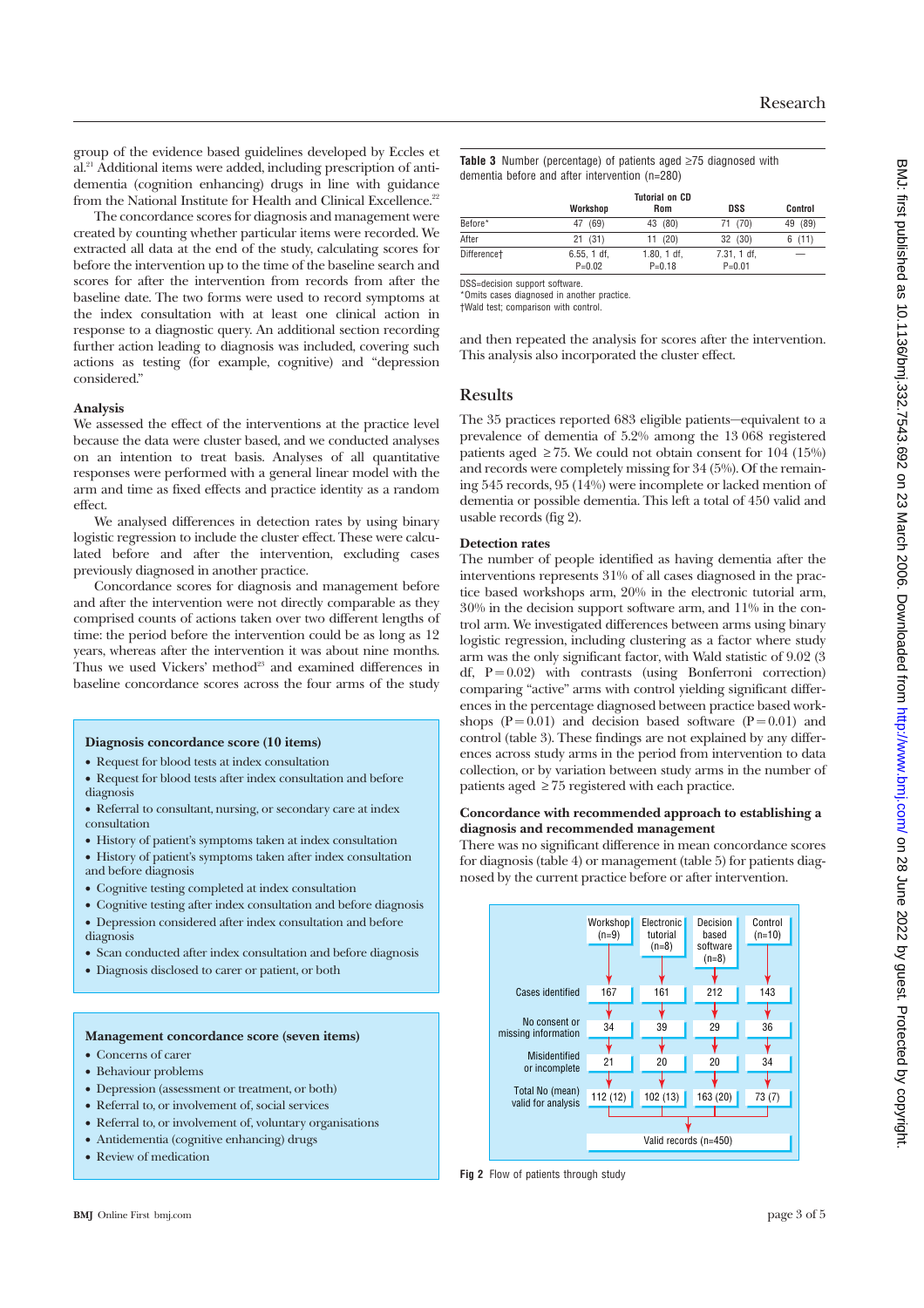**Table 4** Mean (SD) diagnosis concordance scores by study arm before and after intervention

|         | Workshop               | <b>Tutorial on CD Rom</b> | <b>DSS</b>           | Control               | <sup>o</sup> value |
|---------|------------------------|---------------------------|----------------------|-----------------------|--------------------|
| Before* | $3.2$ $(2.4)$ , $n=47$ | $3.1 \quad (2.4)$ , n=43  | $2.8$ $(2.2)$ , n=71 | $2.8$ (1.9), n=49     | 0.4                |
| After‡  | $3.5$ $(2.4)$ , n=21   | $3.6$ (1.4), n=11         | $(2.4)$ , n=32       | $3.3$ $(2.0)$ , $n=6$ | 0.48               |

DSS=decision support software.

\*Valid records diagnosed in current practice before intervention.

†F=0.97, df=3,179 for overall difference between groups.

‡Valid records diagnosed in current practice after intervention. difference between groups.

§F=0.95, df=3,46 for overall difference between groups.

# **Discussion**

#### **Principal findings**

In this study of the effectiveness of educational interventions relating to dementia in primary care in terms of improvements in detection, diagnosis, and management we found a significant improvement in rates of reported cases of dementia with decision support software and practice based workshops compared with control. The positive effect of the decision support software on reported cases of dementia is particularly encouraging given that it is a relatively simple and practical intervention to implement. We found no difference in concordance with guidelines regarding the diagnosis or management of dementia.

We also looked at the effect of educational programmes on clinical practice, and developed a method for reviewing case records to test concordance with guidelines.

#### **Explanation of results**

The lack of evidence of improved concordance with guidelines regarding the diagnosis may be due to the relatively low number of cases identified after the intervention and the relatively few cases in the control arm. This led to reduced power, although we could still identify important differences with which to assess changes in approaches to diagnosis before and after the intervention.

The lack of significant changes in concordance with guidelines regarding diagnosis and management may be a function of relying on the medical record for evidence of practice. Practitioners may have improved their practice but did not record it—for example, elements of concordance, especially those that were less directly medical in nature (such as referral to support groups), may have become more common without being noted in the medical records. There may have been advantages in providing practitioners with the concordance form at the outset of the study comparable with the use of practice prompts adopted in the study by Feder et al.<sup>24</sup> Quality of medical records has been an issue for some time, and a recent review suggests that the more distinct the diagnosis the better the quality of record, a finding that does not bode well for the quality of dementia related record keeping in primary care.25 De Lusignan and colleagues found an improvement in record keeping after a focused educational intervention on data quality in the management of ischaemic heart disease.<sup>26</sup>

The lack of change in concordance with guidelines regarding the diagnosis and management of dementia is consistent with findings on the broader use of decision support systems in medicine.27 Research on the effectiveness of decision support systems in the management of asthma and angina in primary care similarly failed to find effects.<sup>28</sup> The lack of change in concordance with guidelines with decision support systems, despite improved rates of detection, might also support the argument that adherence to generic algorithms is not appropriate to, $2^{9-31}$  or requires adaptation to ensure,<sup>32</sup> patient centred consultations. Such concerns can lead to underuse on the part of general practitioners. Fugelli argues that the true art of general practice is to be found in the nature of the relationship between general practitioner and patient,<sup>29</sup> something we did not examine. Finally, there may have been insufficient training in the use of the decision support systems. Previous research suggests a greater need for training than anticipated.<sup>31</sup>

#### **Strengths and weaknesses of the study**

The problem of transfer of knowledge gain is a familiar finding in research on education. Our results show the value of including multiple sources and types of outcomes in the assessment of effectiveness, as recommended by Kirkpatrick<sup>33</sup> and Mann and Tylee.<sup>34</sup> A potential weakness is that our approach was randomised at the level of practice, thus removing any effect of local opinion leaders from influencing the diffusion of innovation. The effect may have been greater had "academic detailing" been targeted at those in the primary care trust with lead responsibility for care of people with dementia. While the curriculum drew on a rich source of evidence, it may have benefited from involvement of patients and carers.

#### **Implications for clinicians and policy makers**

Recent changes to the general practitioner contract have focused on improving the quality of care for long term conditions by remunerating for better documentation of care given and for concordance with guidelines. This policy shift would enhance care if dementia were one of the long term conditions in the remuneration package. Primary care trusts would be able to draw on educational interventions with a known impact to support practices in improving their performance in this clinical domain.

The proposal for subspecialisation within the new contract may allow for more focused training to key individuals.<sup>35</sup> This kind of distinctiveness may serve the needs of people with dementia and their families well. With respect to the use of decision support systems one obvious challenge is to ensure their integration into patient centred primary care.<sup>3</sup>

| Table 5 Mean (SD) management concordance scores by study arm before and after intervention |                    |                           |                     |                    |         |  |
|--------------------------------------------------------------------------------------------|--------------------|---------------------------|---------------------|--------------------|---------|--|
|                                                                                            | Workshop           | <b>Tutorial on CD Rom</b> | <b>DSS</b>          | Control            | P value |  |
| Before*                                                                                    | $2.5$ (1.7), n=58  | $2.5$ (1.7), n=84         | $2.0$ (1.6), n=115  | 1.9 $(1.6)$ , n=64 | $0.05+$ |  |
| After‡                                                                                     | $2.3$ (1.5), n=112 | 1.5 $(1.4)$ , n=102       | 1.8 $(1.4)$ , n=163 | 1.3 $(1.3)$ , n=73 | $0.3$ § |  |

DSS=decision support software.

\*Means include all valid records of patients diagnosed before intervention in both the current and previous practice.

†F=2.6, df=3,284, for difference between arms.

‡All valid records.

§F=1.2, df=3,418, for difference between arms.